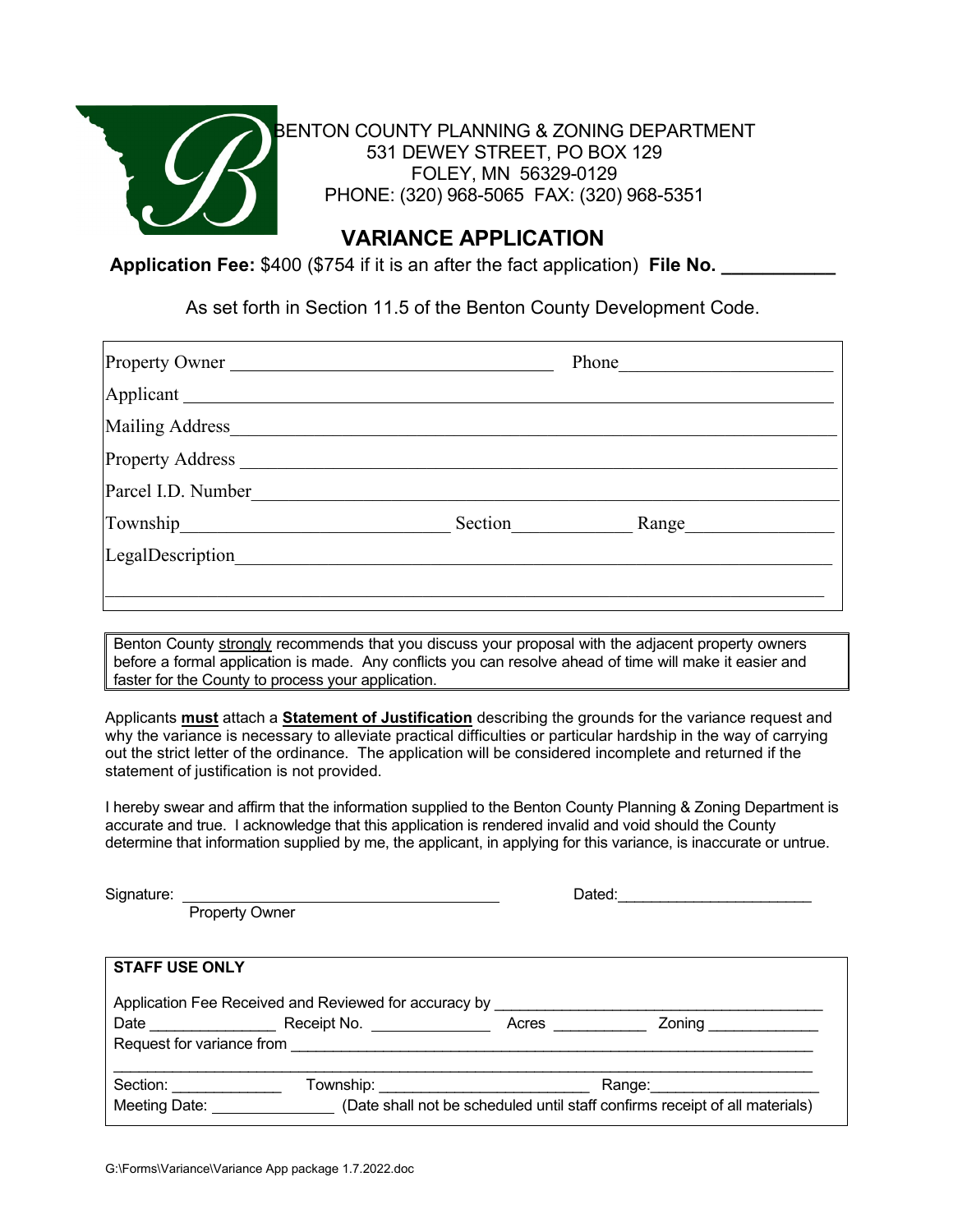# *VARIANCE APPLICATION CHECKLIST*

- 1) \_\_\_\_\_\_\_ **Application Packet** is completed and signed. Applications are only accepted from property owners. Applicant must provide **evidence of ownership**. (A valid purchase agreement is acceptable.)
- 2) \_\_\_\_\_\_ **Completed Statement of Justification describing why a variance is necessary and what criteria is applicable. The Board of Adjustment criteria for granting a variance is attached.**
- 3) \_\_\_\_\_\_\_ A site visit with Planning & Zoning Department staff may be required.
- 4) \_\_\_\_\_\_\_ A copy of the **complete legal description** from the abstract is needed for recording.
- 5) \_\_\_\_\_\_\_ **A detailed sketch or survey,** to scale, with a north arrow, of property is attached (show buildings, to property lines, septic, well, roads (name & number), driveway, wetlands, physical features, any feedlots within 1500 ft., etc.) **The sketch or survey MUST include all setbacks for the proposed building from adjacent property lines.\*\***
- 6) \_\_\_\_\_\_\_\_ **Clearly identify** proposed structure(s), driveway, septic, fences, etc. by flagging or staking.
- 7) \_\_\_\_\_\_\_\_ Section 9.22.12(E) requires a **septic system** to be **in compliance** prior to a variance application in shoreland, as verified by a certificate of compliance. In nonshoreland areas, (Section 9.22.12(D)) septic system compliance status may be proved by a certificate of compliance or a notice of noncompliance. A certificate of compliance may be: (1) new installation less than five years old; or, (2) a compliance inspection less than 3 years old. Proof of certification must be provided for a variance application to be accepted.
- 8) \_\_\_\_\_\_ **Application fee of \$400** (including \$46.00 recording fee) or as amended. (\$754 fee for an after the fact variance application including recording fee.)
- 9) \_\_\_\_\_\_ Applicant (or their representative) **must be present** at the Board of Adjustment public hearing.
- 10) **Denied variances may not be resubmitted for six months** (unless substantial new evidence is found).
- 11) \_\_\_\_\_\_ **Granted variances become void** if applicant does not proceed substantially within one year. (Proceed substantially means 40% of hours required to complete the project).
- 12) **Additional permits may be required.**

*\*NOTE:* **A Public Hearing will be scheduled** for the next available Board of Adjustment meeting *only if the applicant provides all the required information prior to the application deadline.* State of Minnesota Law requires public notification for at least 10 days prior to the hearing. *\*\*Applicant is responsible for utilizing accurate property boundaries in submitted documents.*

Applicant Date **Date**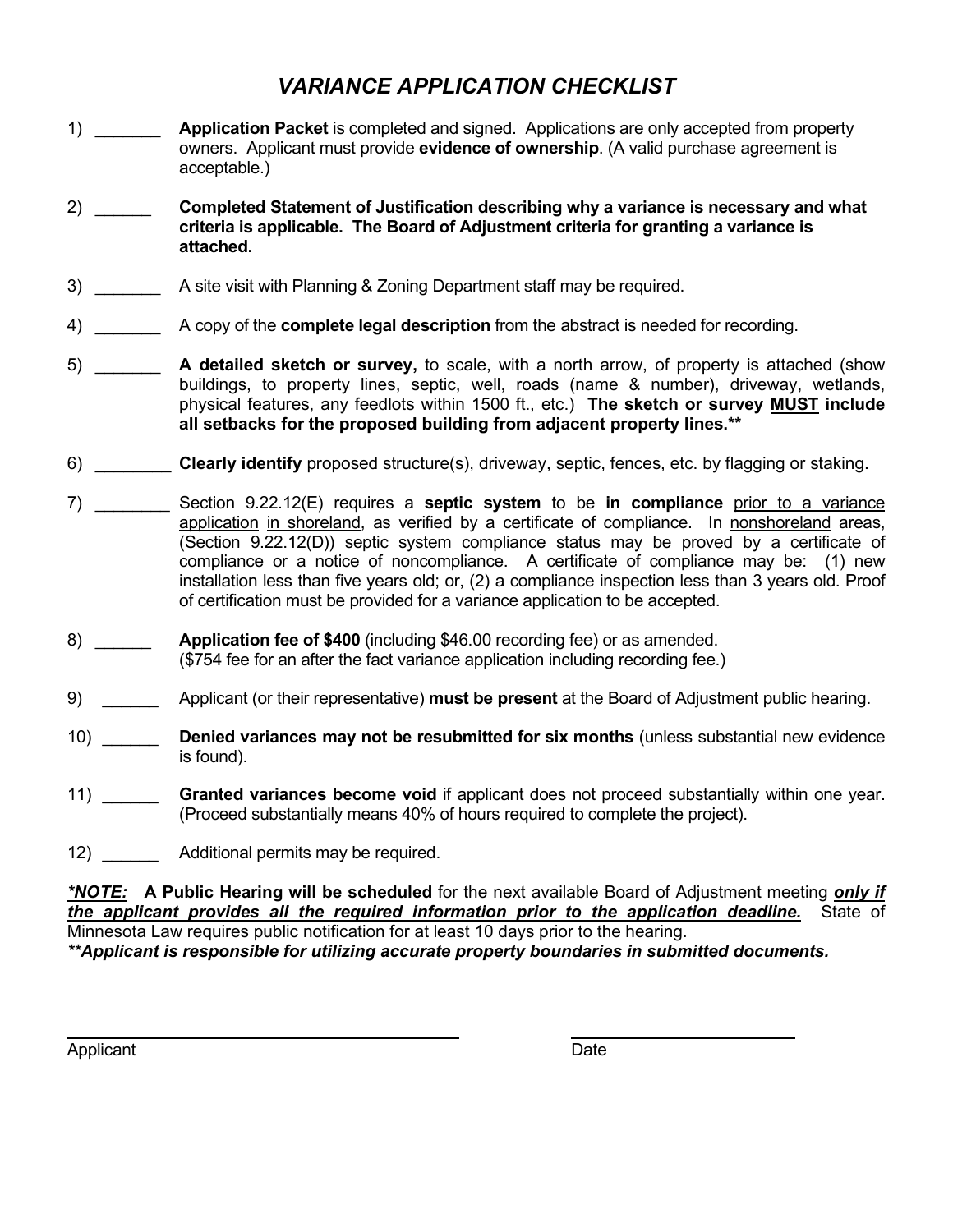### **11.5 Variances**

#### 11.5.1 Criteria for Granting Variances

- (A) The proposed use is not prohibited in the zoning district in which the subject property is located.
- (B) The variance must be in harmony with the general purposes and intent of this Ordinance.
- (C) The terms of the variance must be consistent with the comprehensive plan.
- (D) The landowner must show that the variance is necessary to alleviate the practical difficulties in complying with the official control.

"Practical Difficulty" as used in connection with the granting of a variance means:

- (1) The property owner proposes to use the property in a reasonable manner not permitted by an official control;
- (2) The plight of the landowner is due to circumstances unique to the property, not created by the landowner;
- (3) The variance, if granted, will not alter the essential character of the locality;
- (4) The need for the variance involves more than economic considerations.

#### 11.5.2 Procedure

- (A) The person applying for a variance shall fill out and submit to the Department of Development a variance application which shall include a statement of the difficulties or particular hardships claimed, along with the filing fee.
- (B) The Department of Development shall refer the application to the Board of Adjustment for review.
- (C) The Board of Adjustment shall hold a public hearing on the proposal in accordance with Minn. Stat. §15.99, as may be amended. Notice of the time, place and purpose of the public hearing shall be as provided by Minn. Stat. §394.26, as may be amended.
- (D) The petitioner or his representative shall appear before the Board of Adjustment in order to present evidence concerning the proposed variance.
- (E) The Board of Adjustment may impose conditions on the granting of variances to insure compliance and to protect adjacent properties and the public interest.
- (F) No resubmission of application for 6 months will be allowed without new evidence.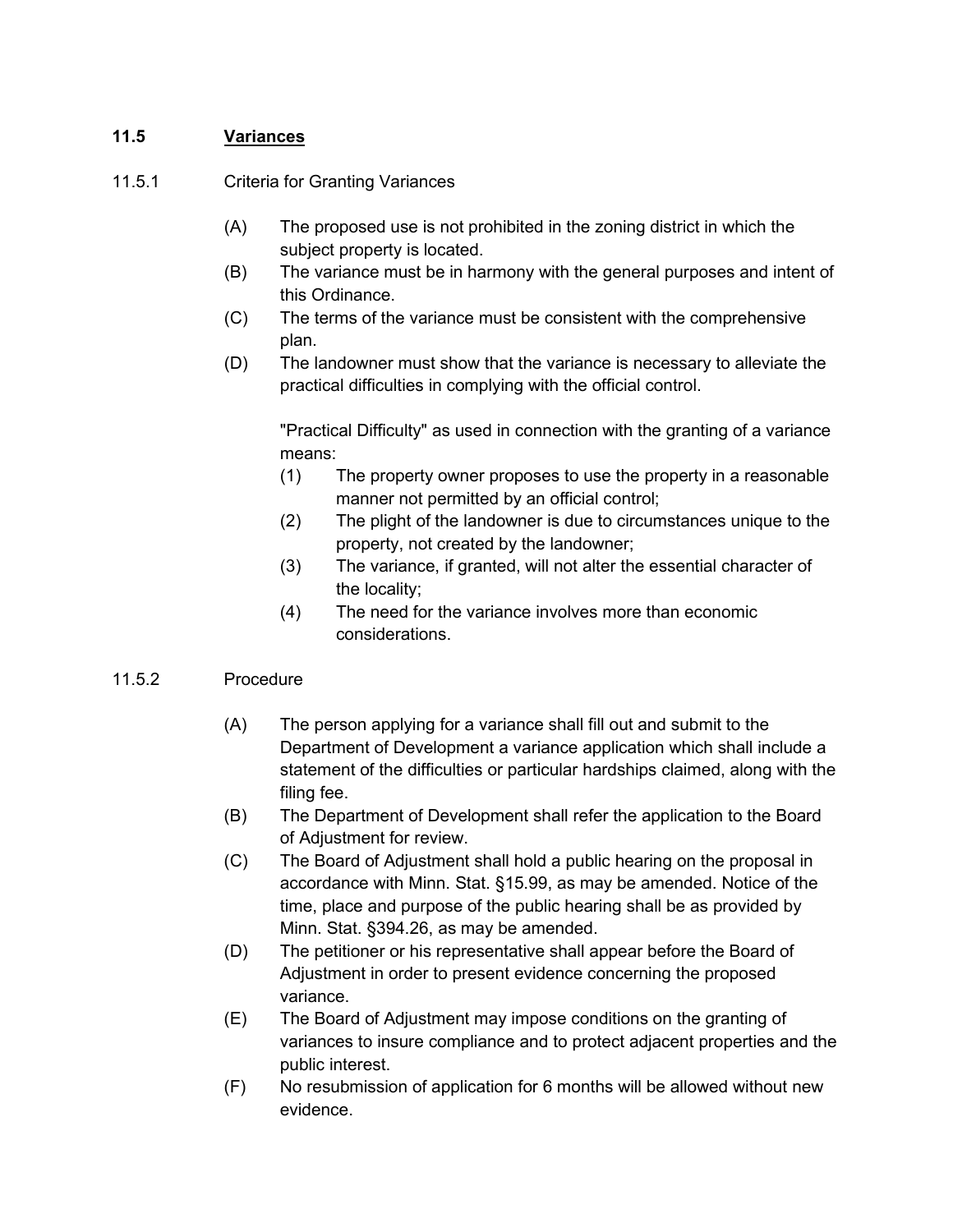- (G) Granted variances become void if applicant does not proceed substantially on the work 1 year. To proceed substantially means to make visible improvement to the property and to have had applied to the property at least 40 percent of the man hours which it is reasonably estimated will be necessary for completion of the project. 1 or more extensions of not more than 6 months each may be granted by the Board of Adjustment for good cause.
- (H) Applications for variances will not be accepted from anyone who is not an owner of land for which the application is made.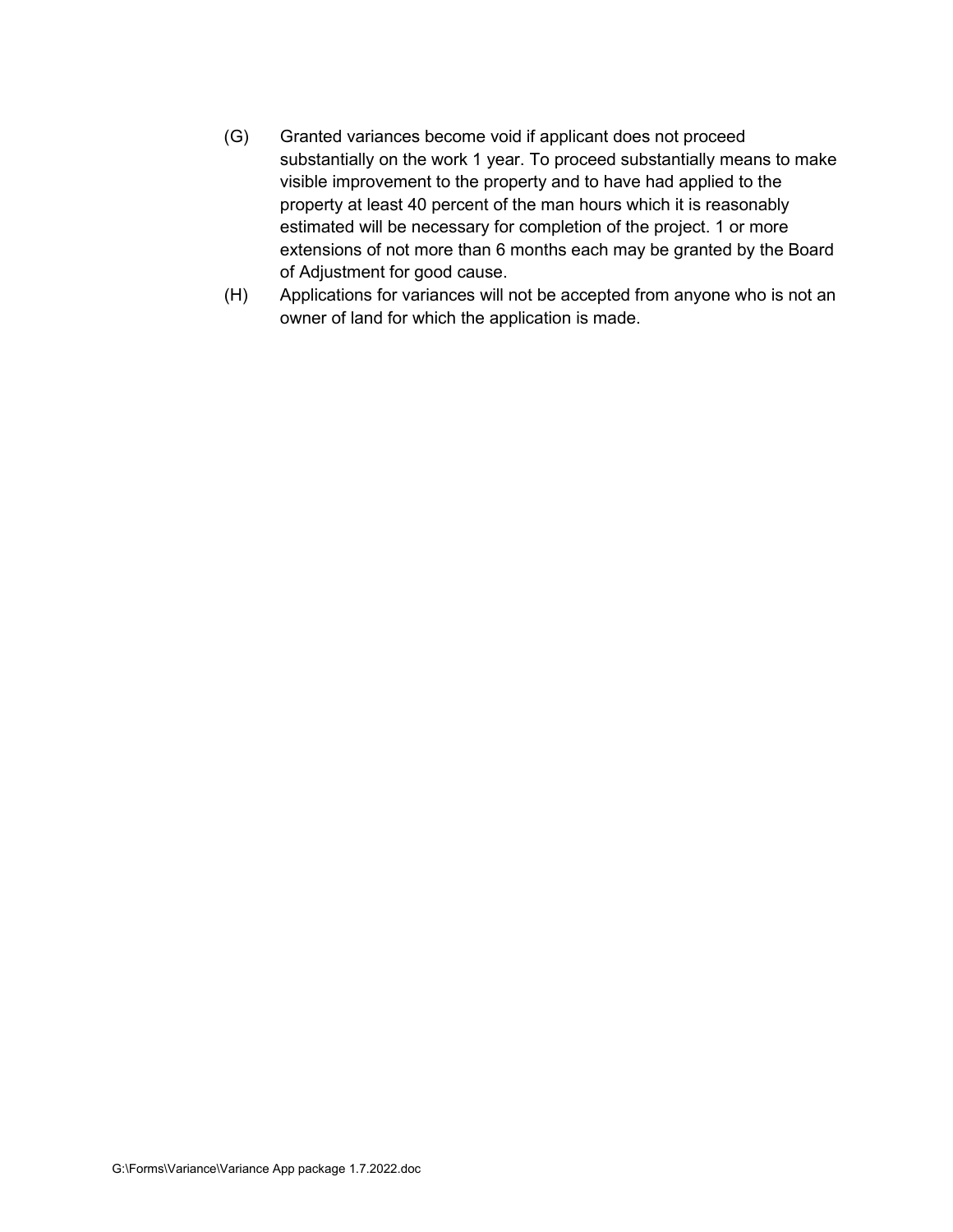### **SITE PLAN (drawn to scale)**

Please be as complete as possible. Include all of the following items listed where applicable: Scale: 1 inch = Date of drawing \_\_\_\_\_\_\_\_\_\_\_\_\_\_\_\_\_\_\_

#### **General Checklist**

( ) north arrow ( ) lot dimensions ( ) structure location(s) ( ) setback measurements ( ) septic system location

( ) existing local drainage ( ) feedlots within 700 feet ( ) wetland areas ( ) fill & grading/vegetation alteration limits

**Water Resource Checklist**

 ( ) location of floodway &/or flood fringe ( ) location & setback distance from ordinary high water level (OHWL) ( ) location of present & highest known water line